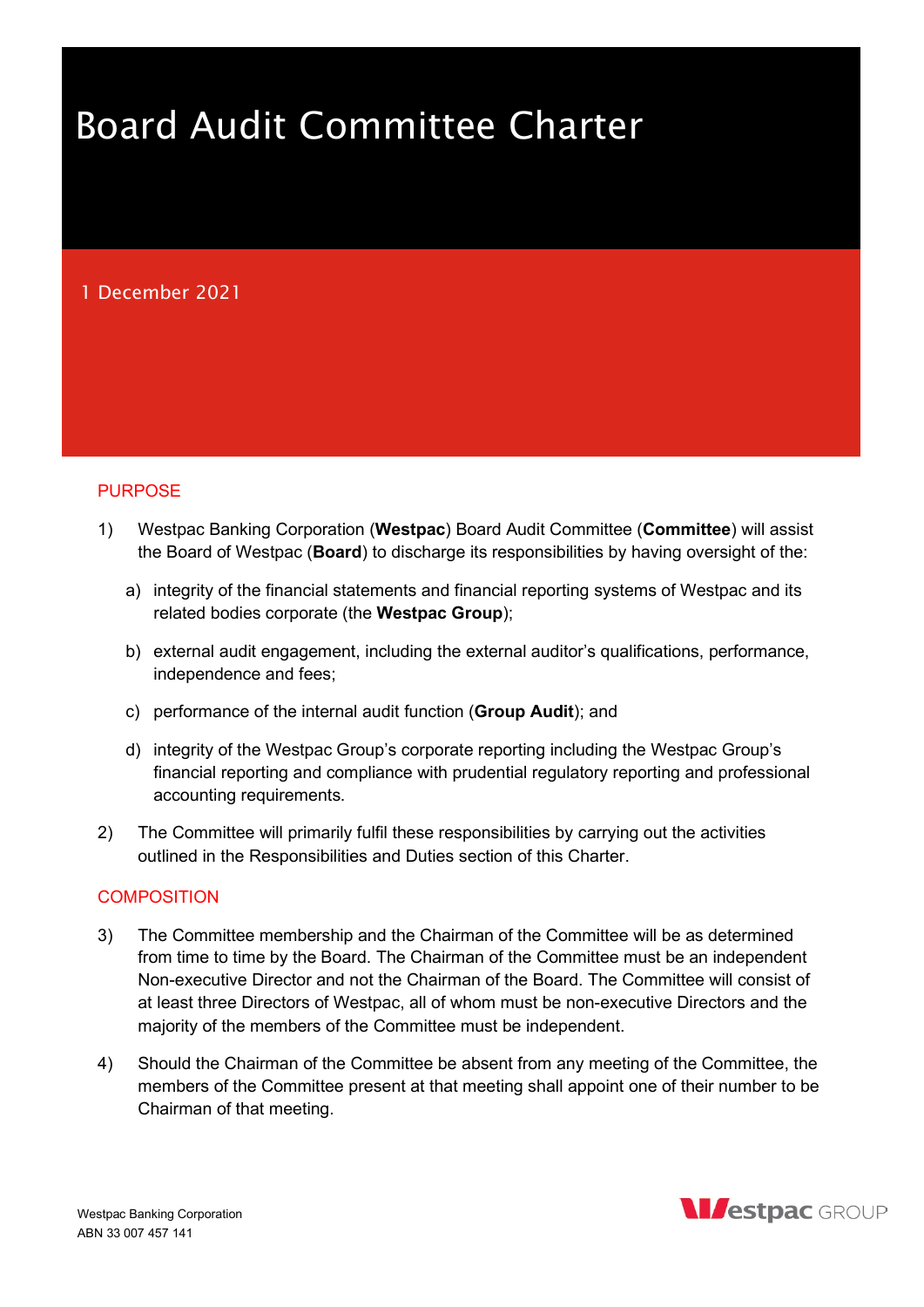- 5) All members of the Committee shall have a working familiarity with basic finance and accounting practices, and at least one member of the Committee shall be an audit committee financial expert.
- 6) Committee members shall not serve on the audit committees of more than two other public companies unless the Board determines such service does not impair the member's ability to serve on the Committee.

## **MEETINGS**

- 7) The Committee shall meet at least four times annually, or more frequently as necessary. Meetings should correspond with Westpac's financial reporting cycle.
- 8) As part of its role to foster open communication, the Committee will meet regularly with management, the General Manager Group Audit and the external auditor, in separate executive sessions, to discuss any matters the Committee or each of these groups believe should be discussed privately.
- 9) The members of the Committee shall, at all times, have free and unfettered access to management, the external auditor and Group Audit, and vice versa.
- 10) The Committee may request any officer or employee of the Westpac Group, external legal counsel or any person or group with relevant experience or expertise to attend meetings of the Committee or to meet with any members or consultants to the Committee.
- 11) Other Directors of the Board are entitled to attend Committee meetings and will receive copies of the Committee papers upon request.
- 12) A quorum of any meeting will be two members. The Secretary of the Committee will be the Company Secretary or his or her designated representative.
- 13) The agenda and supporting documentation will be circulated to the Committee members within a reasonable period in advance of each meeting. The Secretary of the Committee will circulate minutes of meetings to members of the Committee and the Board.
- 14) The external auditor is entitled to be invited to and to attend all meetings of the Committee. The Committee may request the external auditor to meet with any member or consultant to the Committee.
- 15) Where approvals are granted outside a meeting of the Committee, a report is to be provided to the next meeting of the Committee.
- 16) The Committee may adopt such rules and regulations as it deems appropriate for the conduct of its affairs, provided only that they are not inconsistent with the Westpac Constitution, this Charter (as amended from time to time) or any resolution of the Board.

## REPORTING

17) The Chairman of the Committee shall update the Board about Committee activities and make appropriate recommendations. The minutes of each meeting will be tabled at the next Board meeting.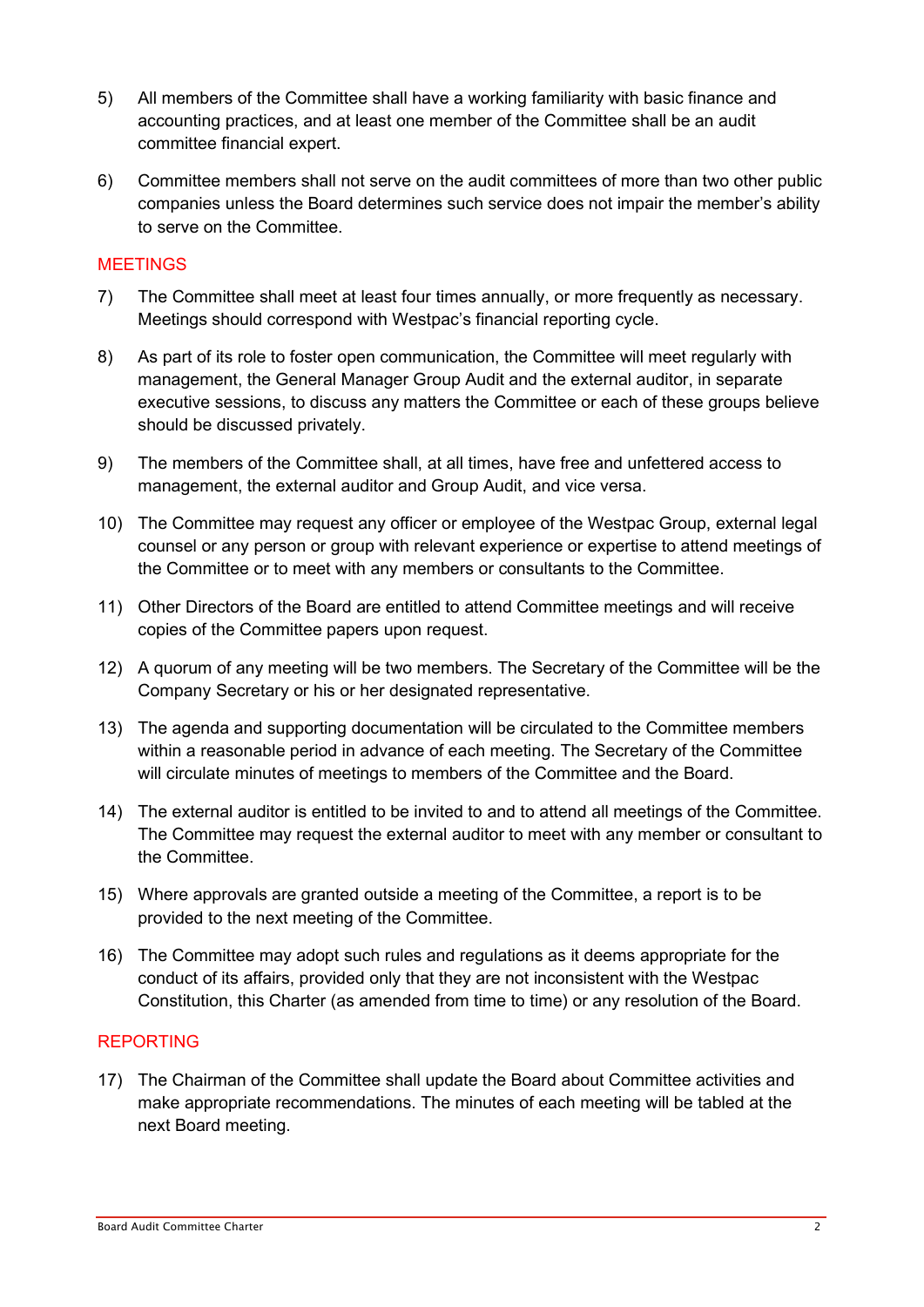- 18) The Committee will refer or recommend to the Board and any other Board Committee (as appropriate) any matters that have come to the attention of the Committee that are relevant for the Board or the respective Board Committees.
- 19) The Committee will review any reports required by law or listing rules or as requested by the Board.

## RESPONSIBILITIES AND DUTIES

Without limiting its role, to fulfil its responsibilities and duties the Committee will:

## Financial Reporting and Internal Control Processes

- 20) Review and discuss with management and the external auditor the half year reviewed and full year audited financial statements, including disclosures in the Operating and Financial Review and Prospects section of the Annual Report on Form 20-F and the New Zealand Branch Disclosure Statement, and recommend to the Board whether financial statements should be issued.
- 21) Discuss with management, Group Audit and the external auditor any significant financial reporting issues and judgements made in connection with the preparation of the Westpac Group's financial statements, including significant changes in the Westpac Group's selection or application of accounting principles.
- 22) Review with Group Audit and the external auditor their reports regarding significant findings in the conduct of their audits and oversee that any issues identified have been reported to the Board Risk Committee and Board Legal, Regulatory & Compliance Committee as appropriate and are managed and rectified by management in an appropriate and timely manner.
- 23) Review and discuss with management, the General Manager Group Audit and the external auditor any major issues as to the adequacy and effectiveness of the Westpac Group's internal controls over financial information, reporting and disclosure as well as any special steps adopted in light of material control deficiencies.
- 24) Discuss with management and the external auditor, and make recommendations to the Board in relation to, judgements on the quality and appropriateness of the Westpac Group's accounting principles as applied in its financial reporting, including use of alternative disclosures and accounting principle treatment.
- 25) Review and discuss:
	- a) the process by which management assures the integrity of information on Westpac Group earnings (and earnings-related matters) released publicly; and
	- b) the type and presentation of information to be included in such disclosures, including the use of any "pro forma" or "adjusted" information.
- 26) Review with management and the external auditor the processes surrounding and the disclosures made by the Chief Executive Officer and the Chief Financial Officer in connection with their personal certification of the Westpac Group's half year and full year financial statements.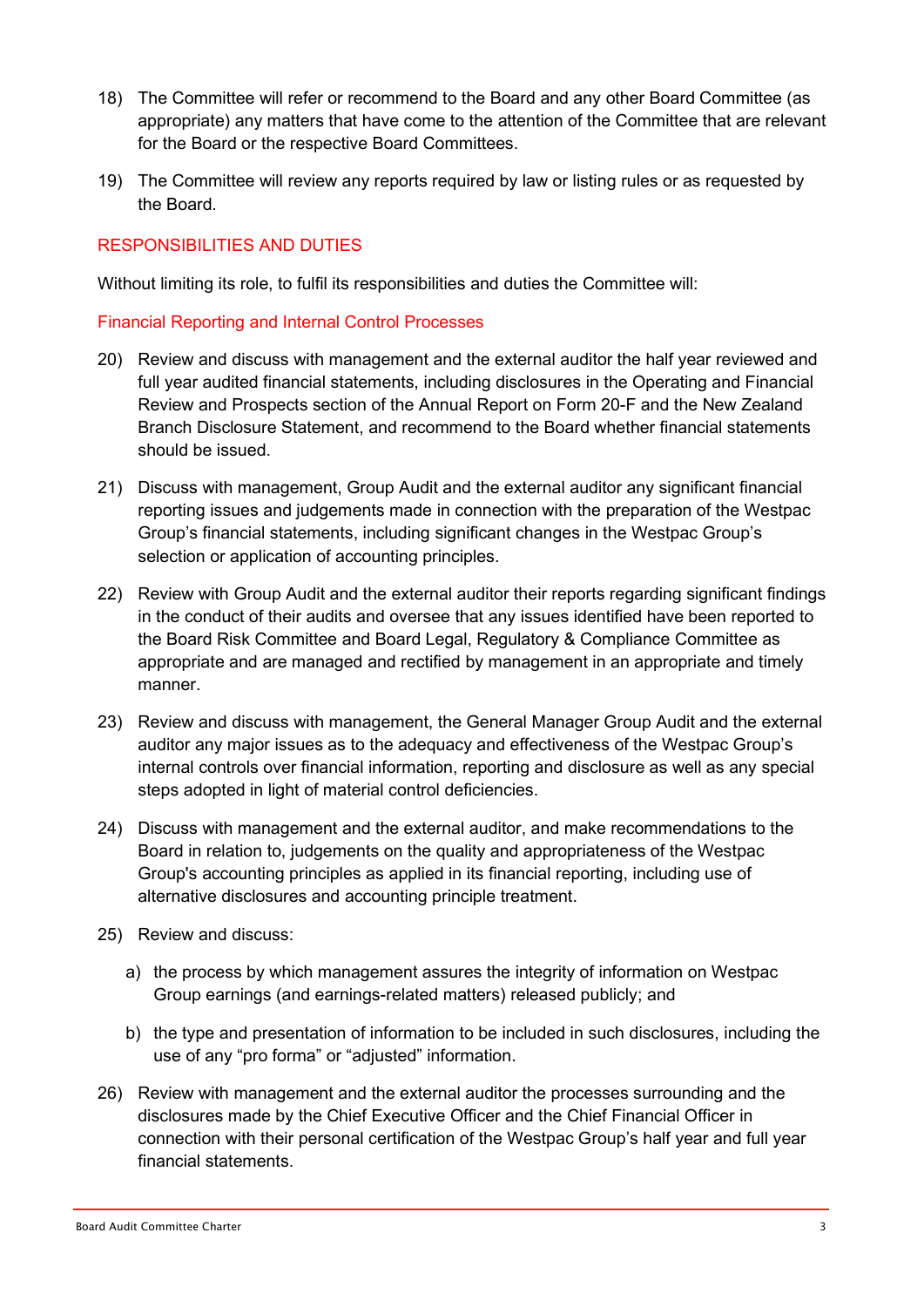- 27) Discuss with the external auditor the Westpac Group's major financial risk exposures and the steps management has taken to monitor and control such exposures.
- 28) Receive and consider reports from the Chairmen of the Board Risk Committee and Board Legal, Regulatory & Compliance Committee on relevant risk matters that should come to the attention of the Committee.

## Oversight of External Audit

- 29) Recommend to the Board the appointment and removal of the external auditor (including the rotation of the lead audit engagement partner), subject to shareholder ratification, considering the independence and effectiveness of the external auditor (including the background and experience of the lead audit partner and external audit personnel).
- 30) Review annually and approve the terms of engagement and fees to be paid to the external auditor, including making an assessment of whether the external auditor meets the Audit Independence tests set out in APES 110 Code of Ethics for Professional Accountants, as well as other additional independence requirements set out by the Australian Prudential Regulation Authority (APRA).
- 31) Receive reports directly from the external auditor.
- 32) Regularly review the external audit plan for coverage of all material risks and financial reporting requirements.
- 33) Discuss with the external auditor matters relating to the conduct of the audit, including any difficulties encountered in the course of the audit work, any restrictions on scope of activities or access to requested information, significant disagreements with management (if any) and the adequacy of management's response.
- 34) Annually review the policy for pre-approving audit-related, taxation and other non-audit services (Pre-approval Policy) to be performed for the Westpac Group by the external auditor. The Pre-approval Policy may incorporate delegation of the power to grant approval to a sub-committee consisting of one or more members of the Committee where appropriate.
- 35) Monitor the application of the Pre-approval Policy through receipt of regular reports on the provision of non-audit services provided by the external auditor as approved under the Preapproval Policy.
- 36) Oversee the external audit engagement, including a review of the performance of the external auditor. Obtain and review a report from the external auditor at least annually on details of the auditor's internal quality control procedures, and the quality and capabilities of the lead engagement staff.
- 37) Periodically consult with the external auditor out of the presence of management about internal controls over financial information, reporting and disclosure and the fullness and accuracy of the Westpac Group's financial statements.
- 38) Review and discuss with the external auditor all significant relationships the external auditor has with the Westpac Group and obtain a declaration from the external auditor, at least annually, to provide reasonable assurance that the external auditor's independence is maintained.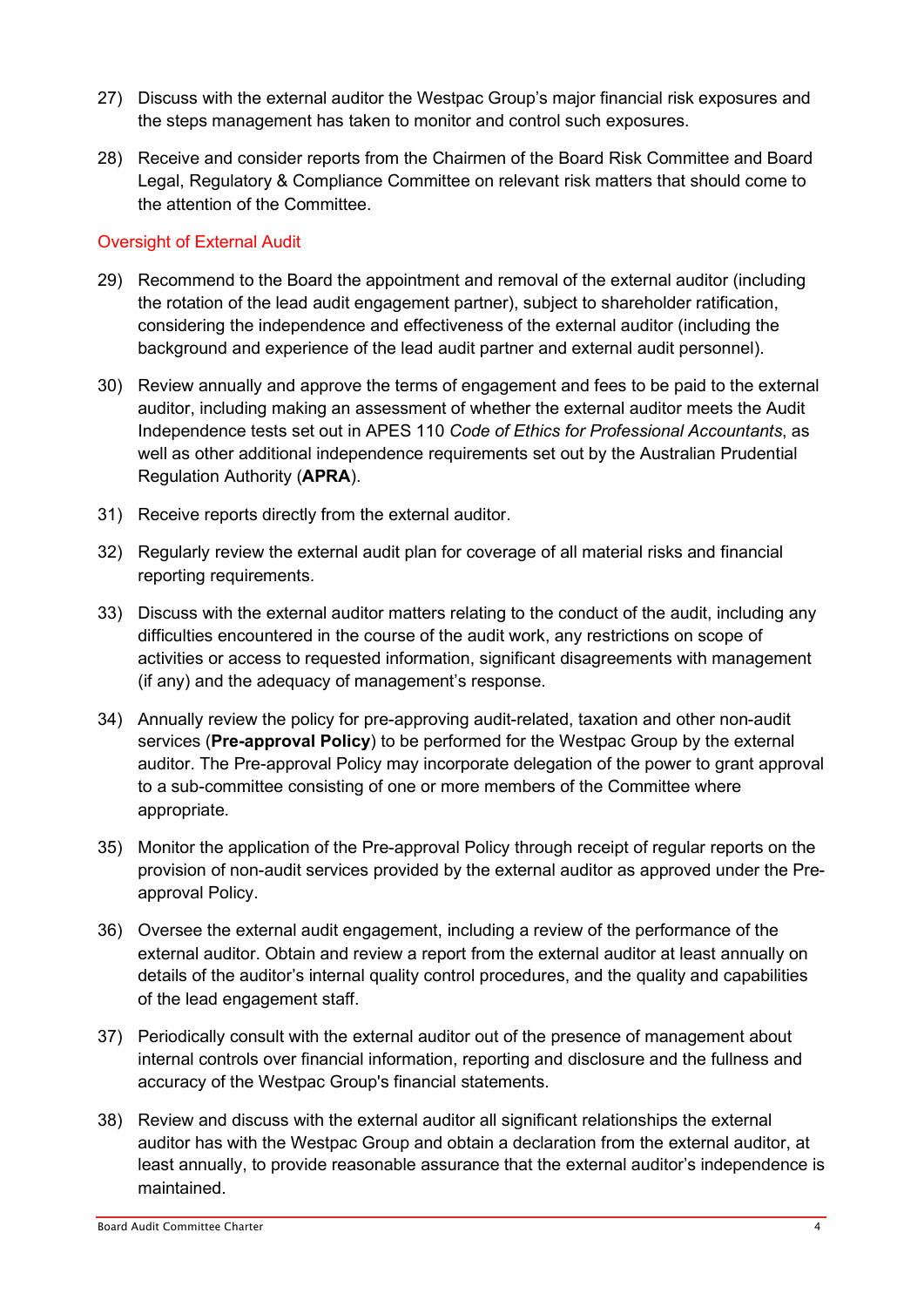## Oversight of Group Audit

- 39) Recommend to the Board the appointment (including associated remuneration) and removal of the General Manager Group Audit. The General Manager Group Audit has a direct reporting line to the Committee through the Chairman of the Committee and unfettered access to the Committee. The performance assessment and annual incentive outcomes for the General Manager Group Audit will be agreed with the Committee Chairman.
- 40) Periodically, meet with the General Manager Group Audit without other members of management being present.
- 41) Review and discuss quarterly reports to the Committee prepared by Group Audit containing Group Audit's independent opinion and relevant commentary on the effectiveness of the Group's governance, risk management and internal controls.
- 42) Review and approve Group Audit's charter, audit plan, budget and resourcing and monitor the execution of the audit plan.
- 43) Review Group Audit's structure, independence and access to senior management, the Committee and the Board.
- 44) Review the effectiveness of Group Audit and that it has appropriate standing within the Westpac Group.

## Financial Reporting Regulatory Compliance

- 45) Obtain regular reports from management and the external auditor that the Westpac Group is in conformity with applicable legal and regulatory requirements in relation to financial information, reporting and disclosure. Advise the Board with respect to the Westpac Group's policies and procedures regarding compliance with applicable laws and regulations over financial information, reporting and disclosure.
- 46) Review reports from management and the external auditor on the identification and resolution status of material weaknesses and reportable conditions in the internal control environment, including any significant deficiencies in the design or operation of internal controls that could adversely affect the Westpac Group's ability to record, process, summarise and report financial data.
- 47) Review and approve the Westpac Group's policies and procedures for the receipt, retention and treatment of information submitted confidentially by employees and third parties about accounting, internal control, compliance, audit or other matters about which an employee has concerns, and, in conjunction with the Board Legal, Regulatory & Compliance Committee, monitor employee awareness of these policies and procedures.
- 48) Discuss with management and the external auditor any correspondence with regulators or government agencies and any published reports which raise material issues or could impact on matters regarding the Westpac Group's financial statements or accounting policies, and make recommendations to the Board in respect of any action required.
- 49) Discuss with the Group General Counsel legal matters that may have a material impact on, or require disclosure in, the financial statements.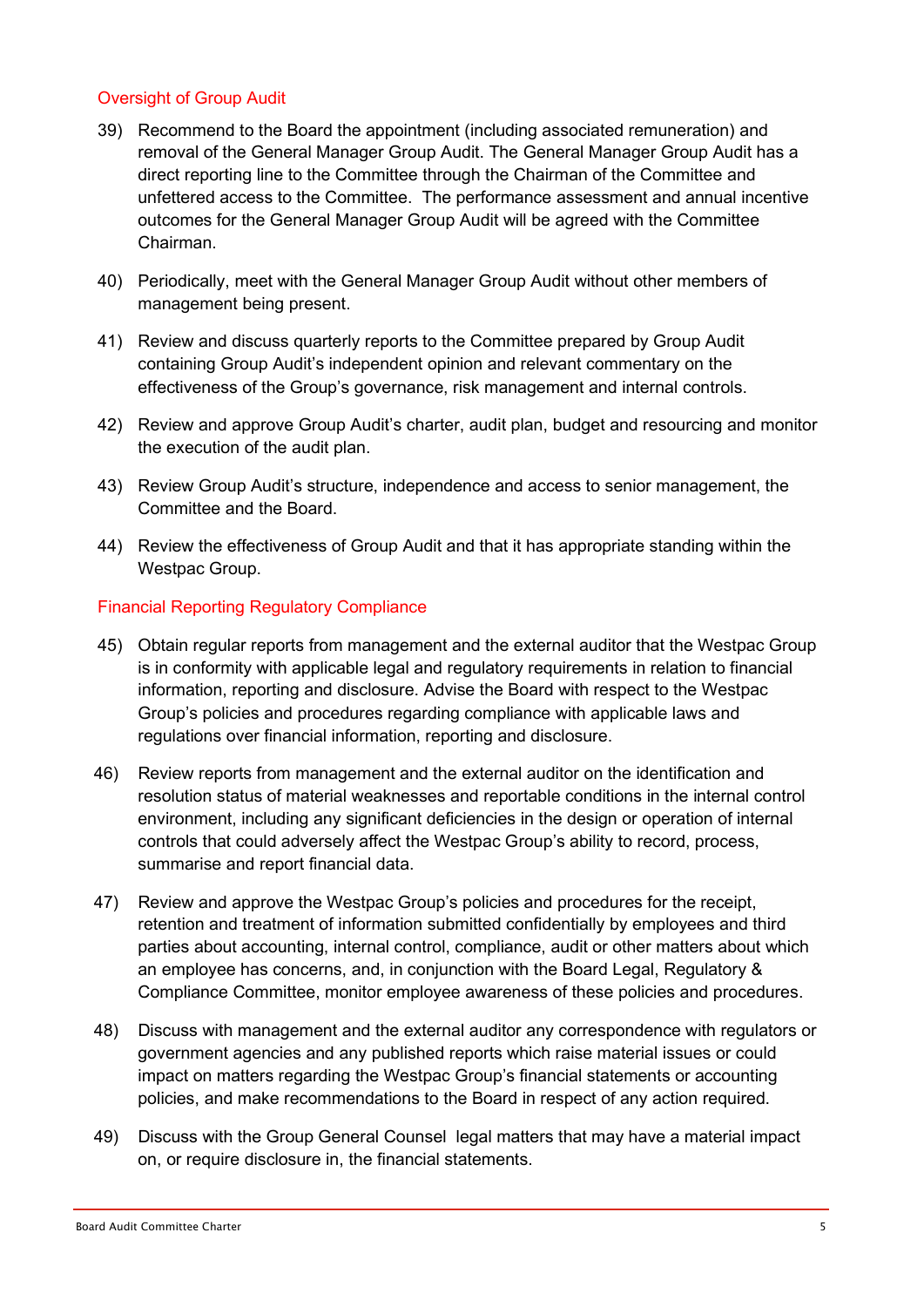50) Oversee APRA statutory reporting requirements.

## Other Responsibilities

- 51) Review the findings of the annual review undertaken by Group Audit or the external auditor of Westpac Group's compliance with, and the effectiveness of, the Westpac Group Risk Management Framework.
- 52) Review and update the Charter at least every two years and recommend changes to the Board for approval.
- 53) Review its own performance annually, as part of the Board evaluation process and report such findings to the Board.
- 54) Retain independent legal, accounting or other advisors as required. The Committee shall have the resources and authority necessary or appropriate to discharge its duties and responsibilities, including authority to select, retain, terminate and approve the fees and other retention terms of special or independent counsel, accountants or other experts and advisors as it deems necessary or appropriate, without seeking approval of the Board or management.
- 55) Set clear hiring policies for employees or former employees of the external auditor.
- 56) Oversee and monitor tax risk for the Westpac Group, including reviewing the tax report quarterly.
- 57) Review and approve the terms and conditions agreed to by Westpac in relation to dealings with its related entities on non-arms' length terms, as provided for in APS 222: Associations with Related Entities.
- 58) Receive and review reports as required by regulation.
- 59) Members of the Committee will be available to meet with APRA and other regulators on request.

## Limitation of the Committee's Role

- 60) While the Committee has the responsibilities and powers set out in this Charter, it is not the duty of the Committee to:
	- a) plan or conduct audits, which is the responsibility of either the internal or the external auditor; or
	- b) determine that the Westpac Group's financial statements and disclosures are complete and accurate and are in accordance with generally accepted accounting principles and applicable rules and regulations. This is the responsibility of the Board based on the recommendation of, and reliance on certifications provided by, management.

#### Delegation to act

61) The Committee may, in its discretion, delegate some or all of its duties and responsibilities to the Chairman of the Committee or the Chairman of the Board and may delegate any of its duties and responsibilities to a sub-committee of the Committee.